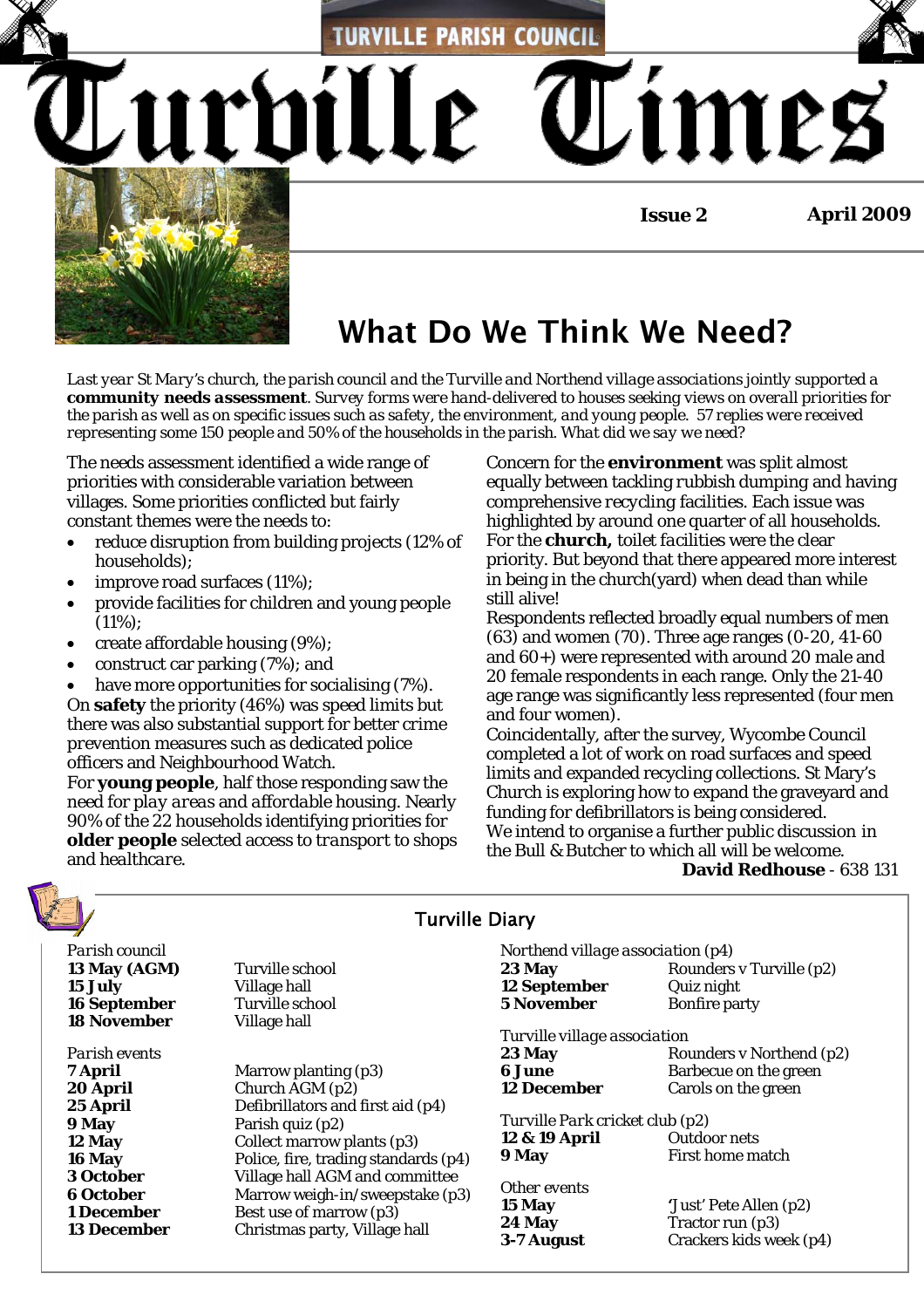

## Easter Church Services

*5April: Palm Sunday*  10am Valley Choral Eucharist (**Hambleden**) 5pm Valley praise (**Fawley**)

*9 April: Maundy Thursday*  8pm Eucharist & footwashing (**Frieth**)

*10 April: Good Friday*  10am-12:30pm Children's activity morning (**Frieth School**) 2pm The last hour of the Cross (**Hambleden)**

*12 April: Easter Day*  9:30am Eucharist (**Turville**)

*20 April*: Church AGM at 7:45pm in the Barn at the Old Millhouse.

Turville friends of **Mieke Gaynor** will be able to say goodbye to her at her last service in the parish on Easter Day. She will officiate at Eucharist at 9.30 am.

## Michael Wicks: 12 Years Service

As many of you will know, **Michael Wicks** attended his last parish council meeting as clerk on the 11 March, prior to his retirement on 31 March.

Mike, Sally and their family came to live at Turville Heath 35 years ago. He tells me that he always felt that when he retired from gainful employment he would like to do something for the community in which he felt so at home.

Mike took over from Fred Macksey in 1997, when Simon Stracey was chairman. He has kept the councillors, and especially the chairman, on track for twelve years, through many changes. During that time the parish clerk's workload seems to have increased hugely, though the prescribed amount of time that a clerk in a parish the size of ours is expected to spend on it has not. Mike, however, has put in all the time and more that has been necessary to keep the wheels turning, including keeping abreast of modern communications as increasingly required by the district and county councils.

All the parish councillors and the parish owe Mike a debt of gratitude for his hard work and we wish him well for the future.

> **Valmai Pickett Chairman, Turville Parish Council**

# Parish Challenge 1: The Quiz

Eight teams of eight people representing different parts of the parish, the cricket club and other organisations are invited to compete in the parish quiz on **Saturday 9 May** at the village hall. The teams will face eight rounds of questions on a variety of topics set by **Amanda Moser**. The evening will start at 7.00pm for 7.30pm and will also include a round of "heads and tails", a raffle with excellent prizes, and supper (lasagne, salad, garlic bread, fruit and desserts). Wine, beer and soft drinks will also be available. Tickets: £12.50 per head (which includes supper). Register your interest with: **Steve Blake** (Northend) – 638 740 **Cayla Twemlow** (Northend) - 638 591 **Valmai Pickett** (Southend) – 638 523 **Wendy Duerden** (Turville) – 638 297 **David Cairns** (Turville Heath) – 638 296.

## Parish Challenge 2: Rounders

**Saturday 23 May** sees the fifth annual rounders match on the green at Northend, between teams loosely based on the **Turville** and **Northend** ends of the parish. Southend and Turville Heath residents can play for either team. No skill is needed - and none is rarely shown! The match is a terrific afternoon for all families and ages. Our youngest player has been five; the oldest over seventy. Bring a picnic and enjoy the sunshine. Teas and beers will be available. There is no match fee. Register your interest with the team captains:

**Danny Fois (Turville)**: ladsrally@aol.com **Steve Blake (Northend)**: steve@stevenblake.co.uk

# A Cricketing Challenge

**Turville Park's** season begins at BBC Caversham (25 April). The first home game is against Greys Green (9 May). The club will challenge for the Bucks County Cup and the Jersey Ashes and hope to retain the Richard Hunt cup against Stonor. Outdoor nets at 10.00am on 12 and 19 April. For more information, contact: **Tim Wade** (captain) - ewades@aol.com **James Hunt** (vice-captain) – 638 306 **David Cairns** (secretary) – 638 296

### Change of date

## 'Just' Pete Allen at Northend

**Pete Allen,** Britain's most exciting jazz clarinettist, is bringing his one-man show to the village hall on **Friday 15 May**. Advance tickets, price £10, are available by calling 01823 669463.

www.peteallenjazz.com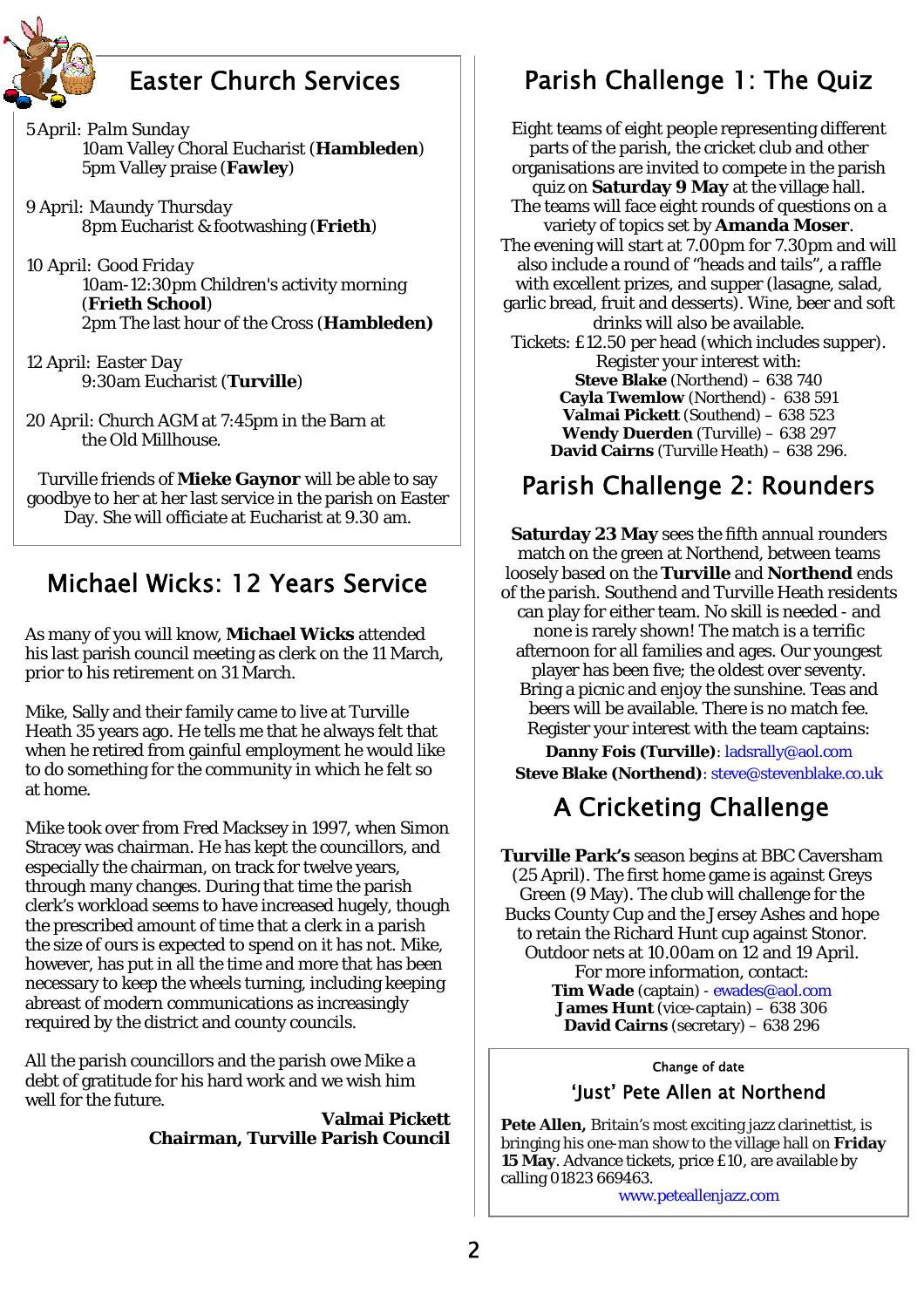## 3

# Heavy, Long, Ugly or Small? Or Just Plain Average?

Every English village has a marrow growing competition. Turville's competition seeks to raise money for waterproof beanbags for Maplewood School for special needs children.

 The official competition marrows will be planted at the Bull & Butcher on 7 April and grown initially at Turville Heath farm. Competitors can collect their seedlings at the Bull & Butcher on 12 May for growing on. The weigh-in is on 6 October, again at the Bull & Butcher. There will be prizes for the heaviest (£30 plus trophy), longest, ugliest, average and smallest marrows. There is a special prize for junior competitors (£20 plus trophy). The weigh-in will also feature a sweepstake on the number of seeds in the heaviest marrow – and the seeds will be used for the 2010 competition.

The competition for the best (legal and tasteful) use of a marrow will be judged on 1 December.

 The entry fee is £6 for adults and £4 for juniors (under 16). Official plants only may be used. The sabotage of competitors' marrows is prohibited.

**Robin Harman** – 07701 063 303 robin.harman@tesco.net

# Charity Run: Four Vintage Wheels

Many varied makes of vintage tractors from the local area will take part in a "tractor run" from the field opposite the Bull & Butcher in Turville on **Sunday 24 May**. The intention is to raise funds for the very worthy Thames Valley and Chilterns air ambulance.

 The tractors will leave at 9.30am and arrive back at the field at approximately 4pm. You are welcome to take a look at these vintage machines and talk to the drivers. Donations will be gratefully received!

We are grateful to many local landowners for their support for this run. **Gary Anderson** - 01494 883442

# Charity Run: Six Young Legs

*Tora Stracey* farms in Turville Heath and is running in the London Marathon. She writes: "I was one of the lucky ones (!) who secured a place in the London marathon through the ballot. Once I came to terms with spending five months dressed in lycra, I chose two charities and to better my previous time of

4h16m. I've chosen Help for Heroes because I love being active and sporty and those who are in the army and suffer severe injuries have that taken away from them. The other charity is the Thames Valley & Chiltern Air Ambulance Trust who provide an essential service given our location. Thank you for reading this and wish for a cold and drizzly Sunday 26 April."

To sponsor Tora, go to www.justgiving.com/torastracey for Help for Heroes and www.justgiving.com/torastracey1 for Thames Valley & Chiltern Air Ambulance Trust.

*Glynis Langford* lives in Northend and is taking part in the Race for Life in Reading on 19 July. "Last year was my first time, I walked (as running never was my best subject) the 5k with a friend from work and we were very pleased we finished in just over an hour. I raised £845 and, as most people ticked the Gift Aid box, it brought the total to just over £1000. I feel really strongly about raising money for Cancer Research. My dad died at the age of 60 with lung cancer. I've lost two more friends to cancer this year. Please support me, however small the donation. It really will make a difference." To sponsor Glynis, go to: www.raceforlifesponsorme.org/glynislangford.

*Lauren Fois* lives in Turville and is taking part in the Race for Life in Oxford on 7 June. "I will be running the 5k with my friend Charly. We have both lost family members to cancer. I'm sure many of you remember my grandmother, Nan Thurman, who died of leukemia aged 59 in 1995. With the disease threatening the lives of many, including young women, I feel that this is a very important cause to raise money to help prevent many others from getting it. I would be very grateful if you could support this by sponsoring me; it doesn't have to be a lot! Anything can make all the difference. Thank you. "

To sponsor Lauren, go to: www.raceforlifesponsorme.org/laurenfois